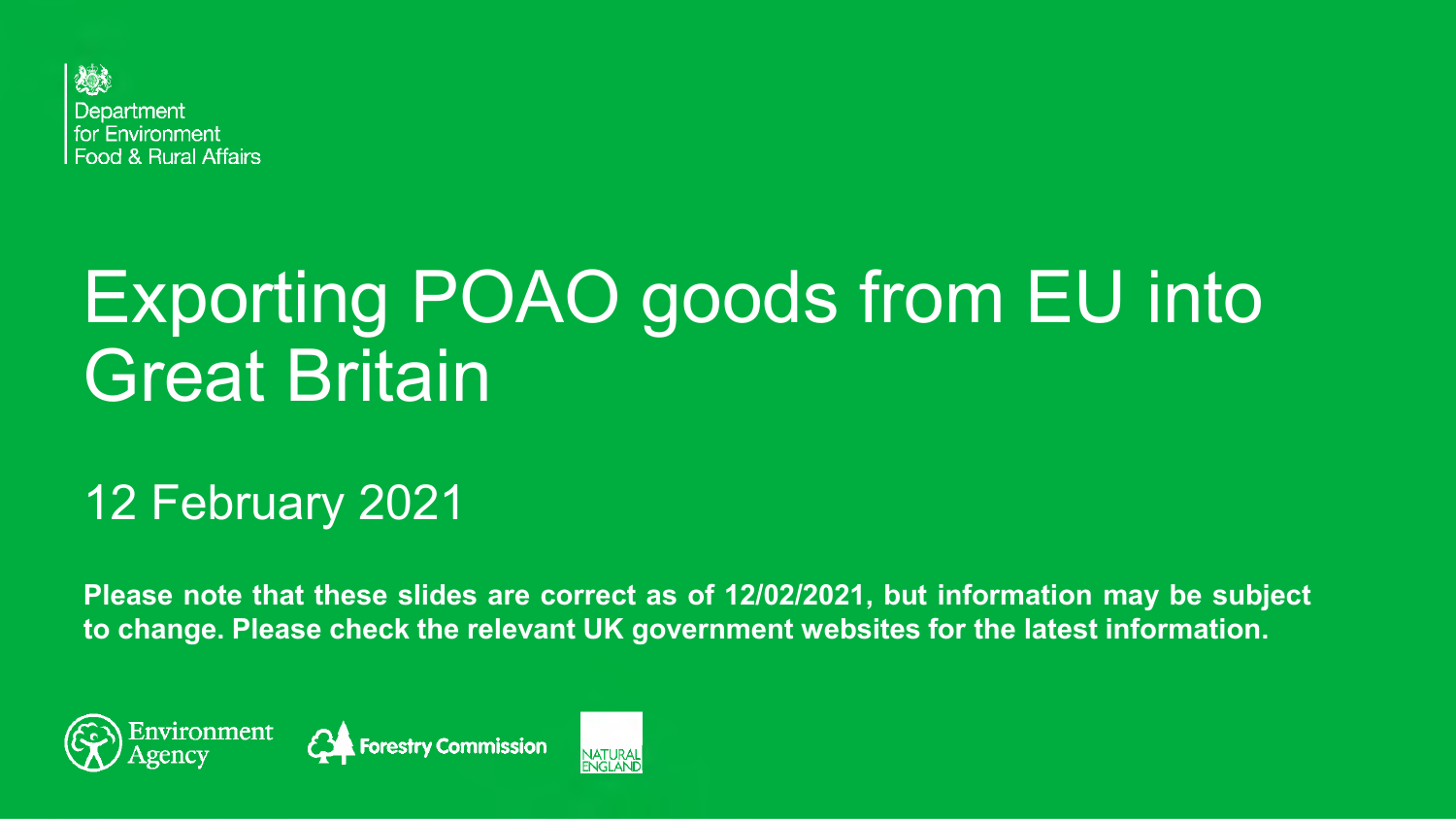# Agenda

- **Timeline of SPS controls for POAO**
- **Stage 1 Highlights**
- **Stage 2 Highlights**
- **Stage 3 Highlights**
- **Pre-notification IPAFFS**
- **Health Certificates**
- **Checks Overview**
- **Composites**
- **EU Origin Transits: EU-GB-EU**
- **EU Origin Transits: EU-GB-RoW**
- **Prohibitions and Restrictions**
- **Border Control Post**
- **Be Prepared**
- **Question and Answer Session**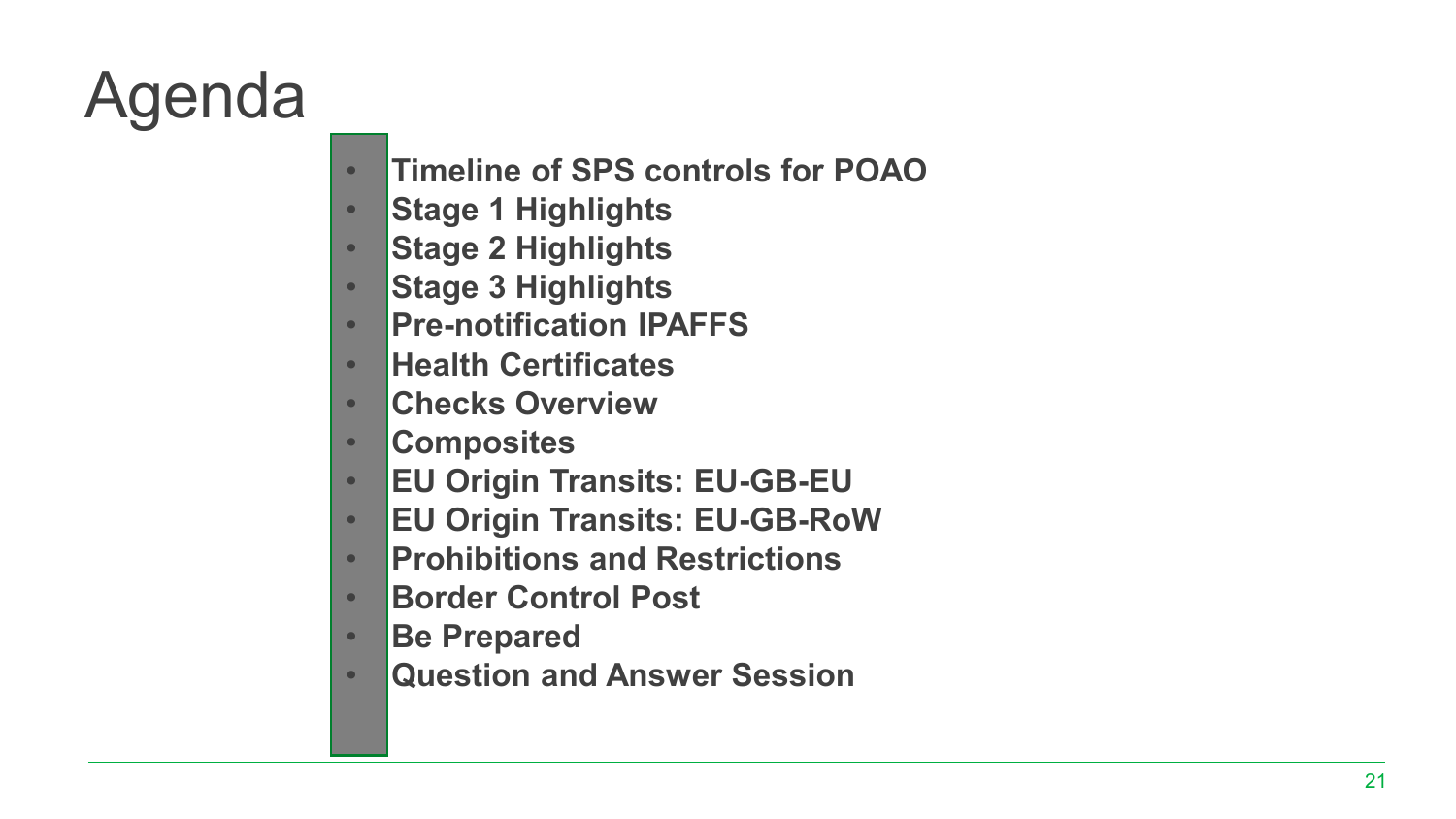## Timeline of SPS controls for POAO

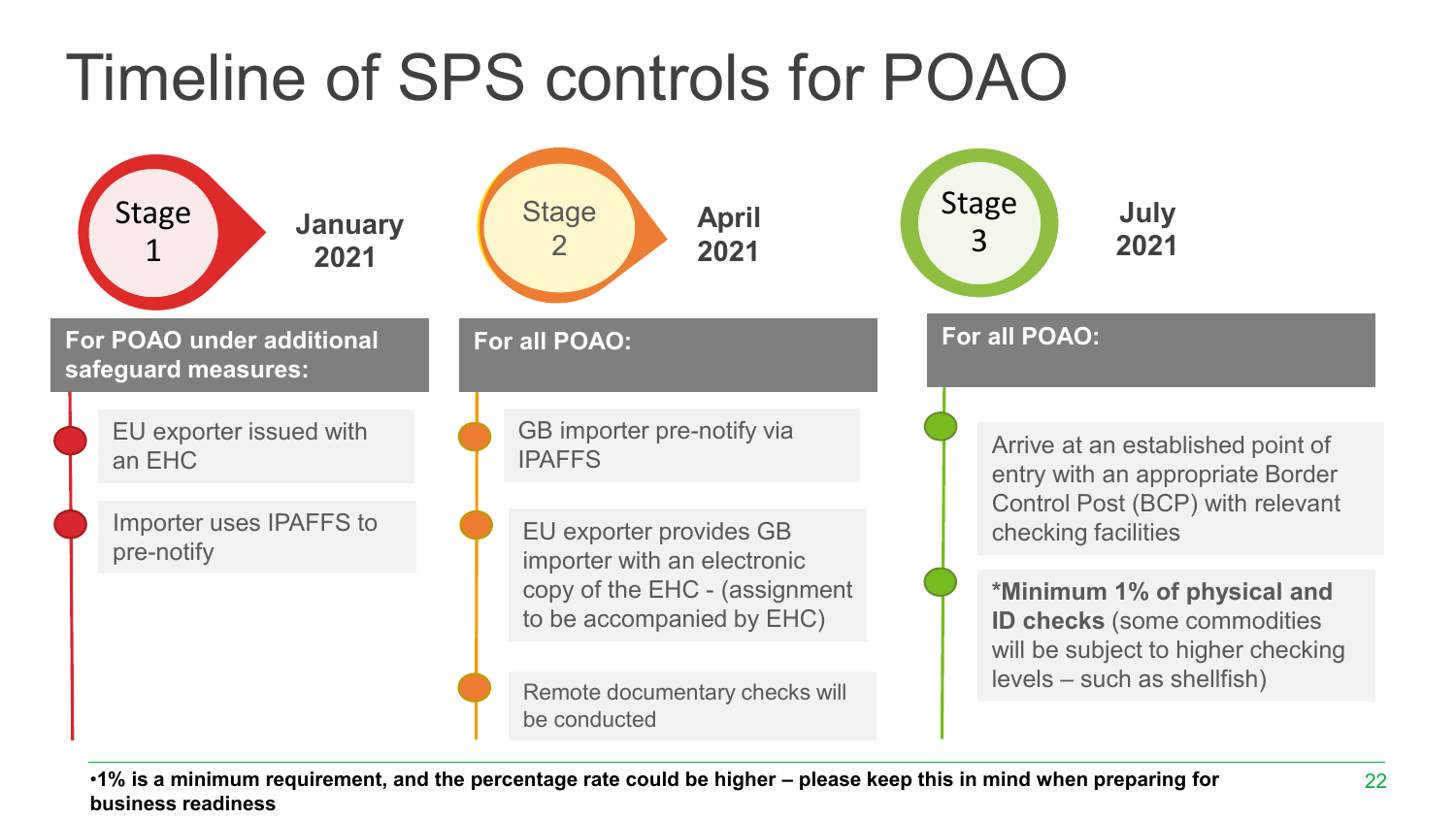# Stage 1: January Highlights



#### **Export of POAO under safeguard measures only**



**Please note:** There are no changes for other POAO until **April 2021**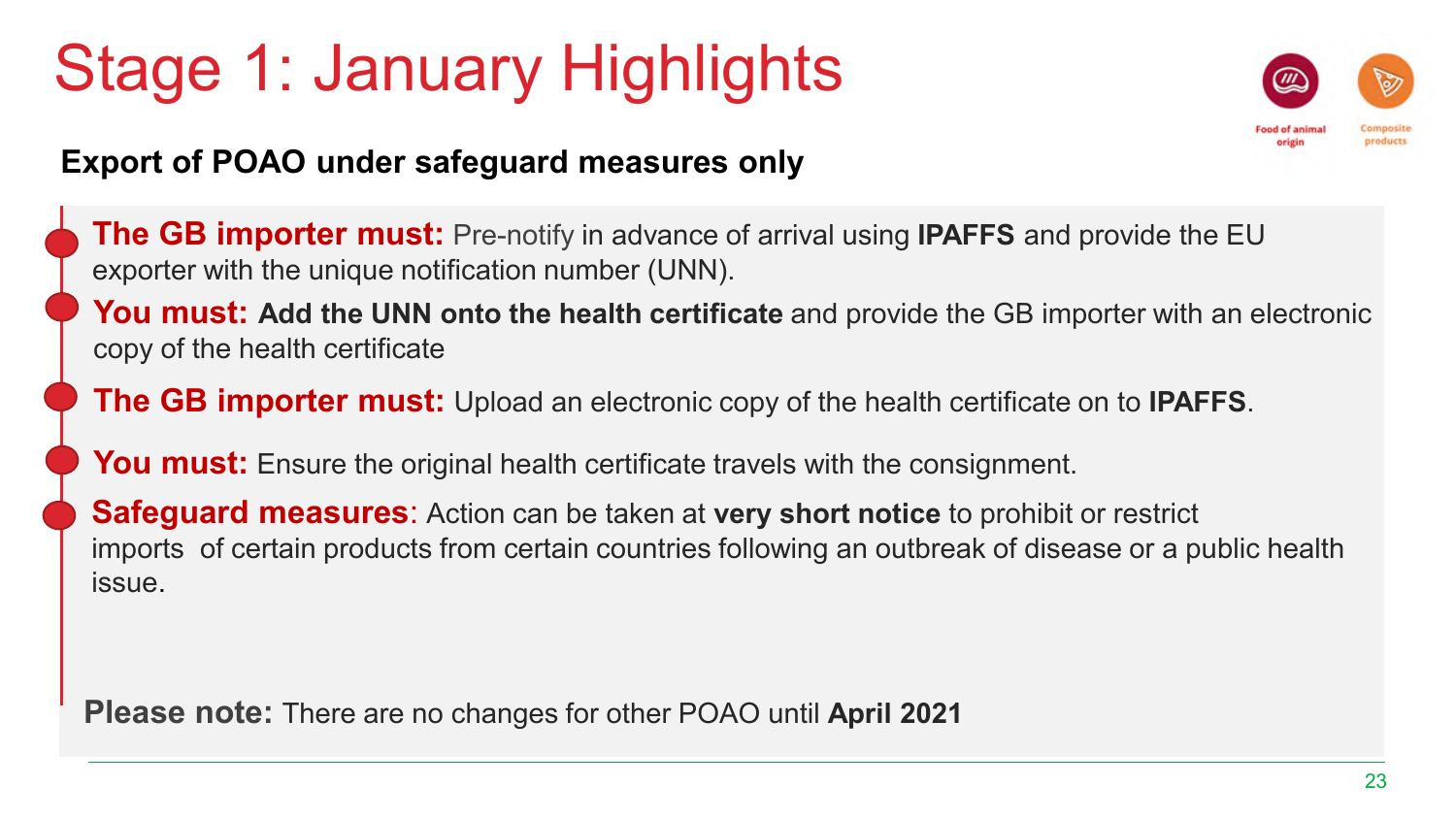# Stage 2: April Highlights



**The GB importer must: Pre-notify** all POAO using **IPAFFS**.

**You must:** Obtain the relevant **health certificate** and ensure that it travels with the consignment.

**It's important that you:** Provide the importer with an **electronic copy of the health certificate**.

**The GB importer must:** Upload an electronic copy of the health certificate on to **IPAFFS**

**Documentary Checks:** Can be carried out remotely, away from the border.

**Goods:** Can arrive at any point of entry.

**Please Note:** Requirements for POAO under safeguard measures introduced on **1 January 2021 will continue to apply**.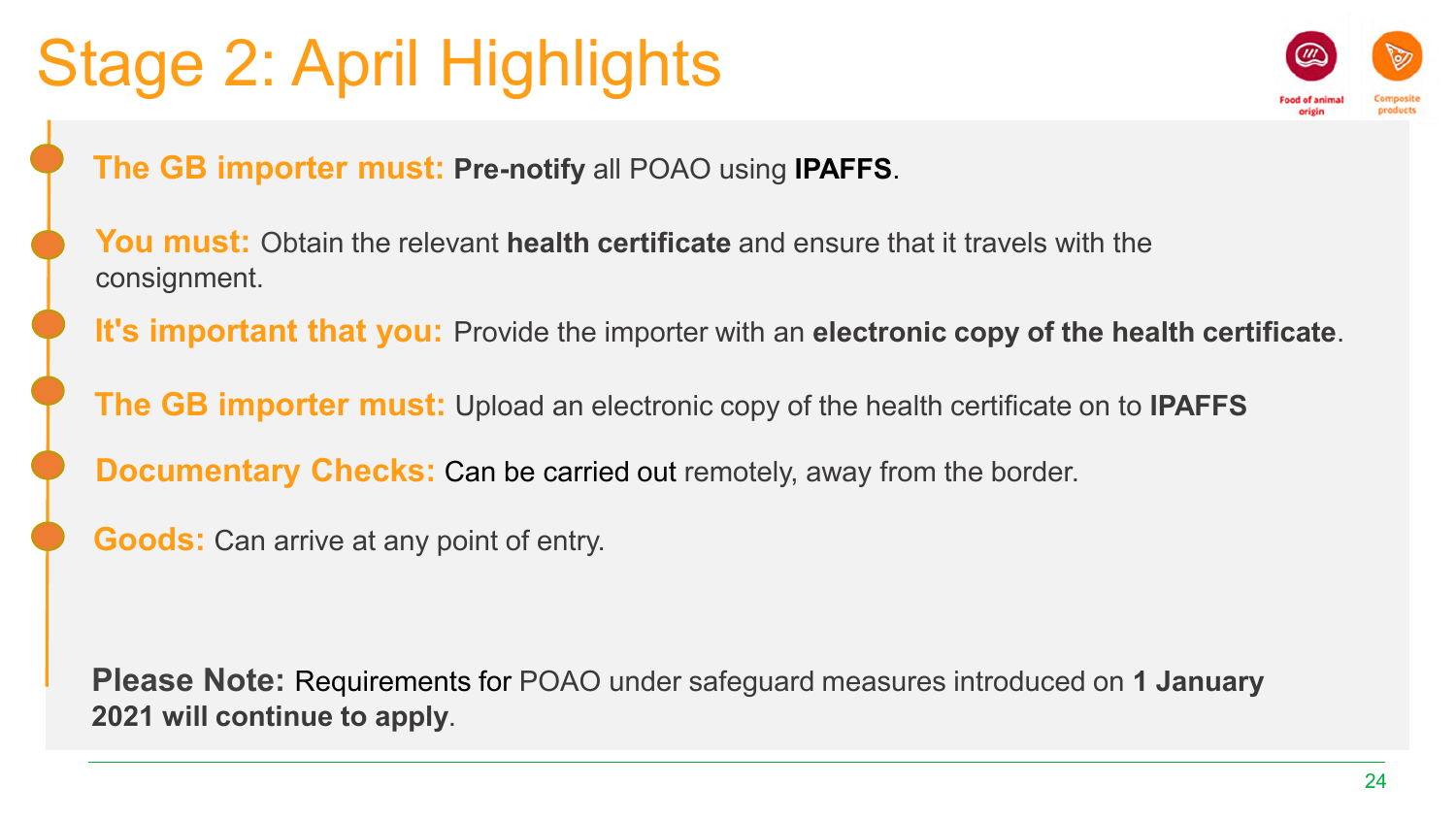# Stage 3: July Highlights



**The GB importer must: Pre-notify** all **POAO** using IPAFFS.

**You must:** Obtain the relevant **health certificate** and ensure that it travels with the consignment and provide an electronic copy of the health certificate to the importer.

**The GB importer:** Upload an electronic copy of the health certificate on to **IPAFFS.**

**Your goods must:** Arrive at a point of entry with an **appropriate Border Control Post (BCP)** that has the relevant checking facilities.

**ID & Physical Checks:** Will be introduced and carried out at Border Control Posts.

**Please note:** POAO imported from the EU will be subject to **a minimum level of 1% ID and physical checks**. Some commodities, such as shellfish, will be subject to higher minimum check levels.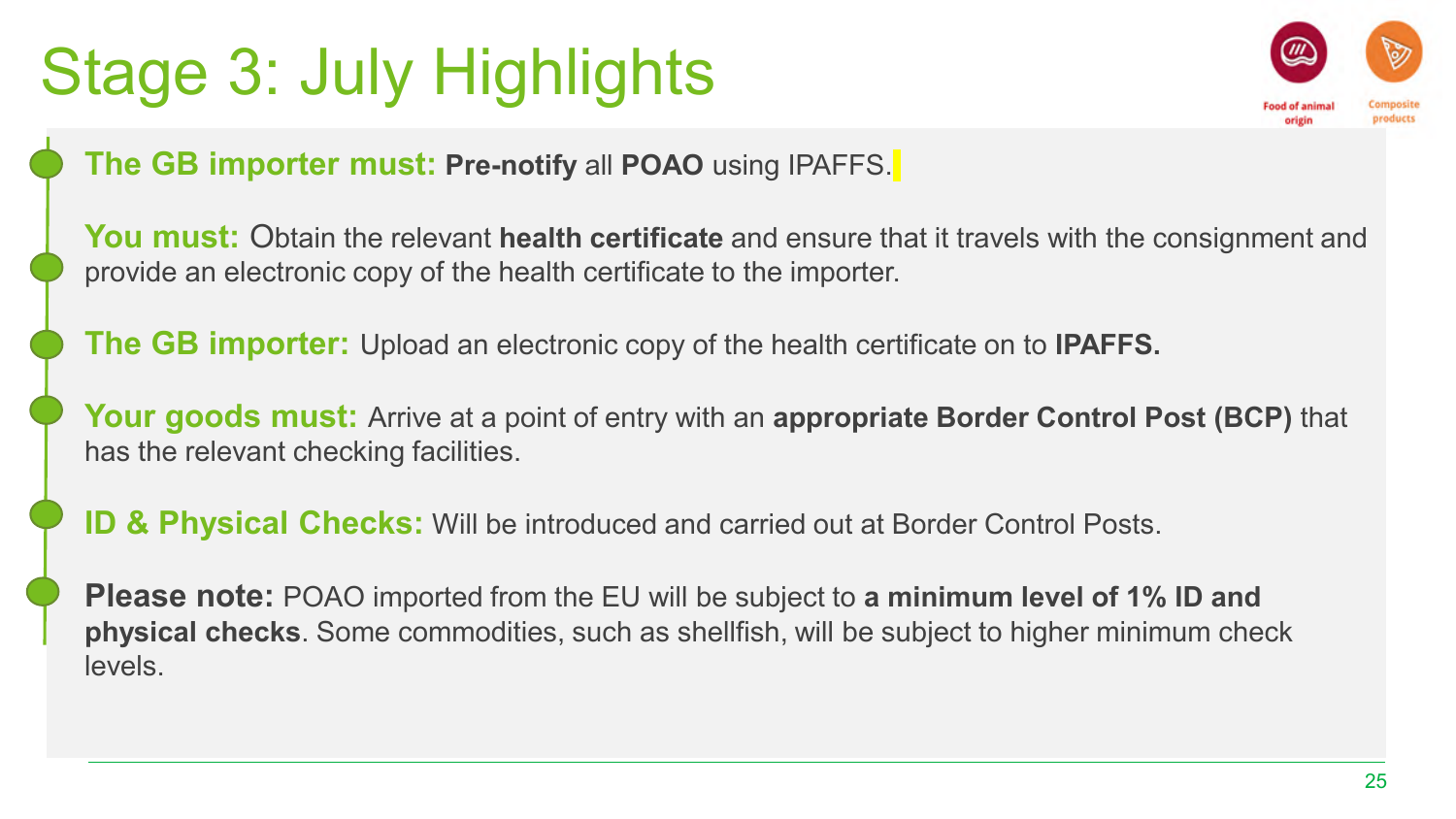## Importer Pre-notifications Process: IPAFFS

**Overview:** From 1 April 2021 all POAO arriving from the EU or EEA countries will need to be pre notified via The Import of Products, Animals, Food and Feed System (IPAFFS)

**IPAFFS:** GB national system for notification of the arrival of SPS goods into Great Britain. Below is the process the importer must take:

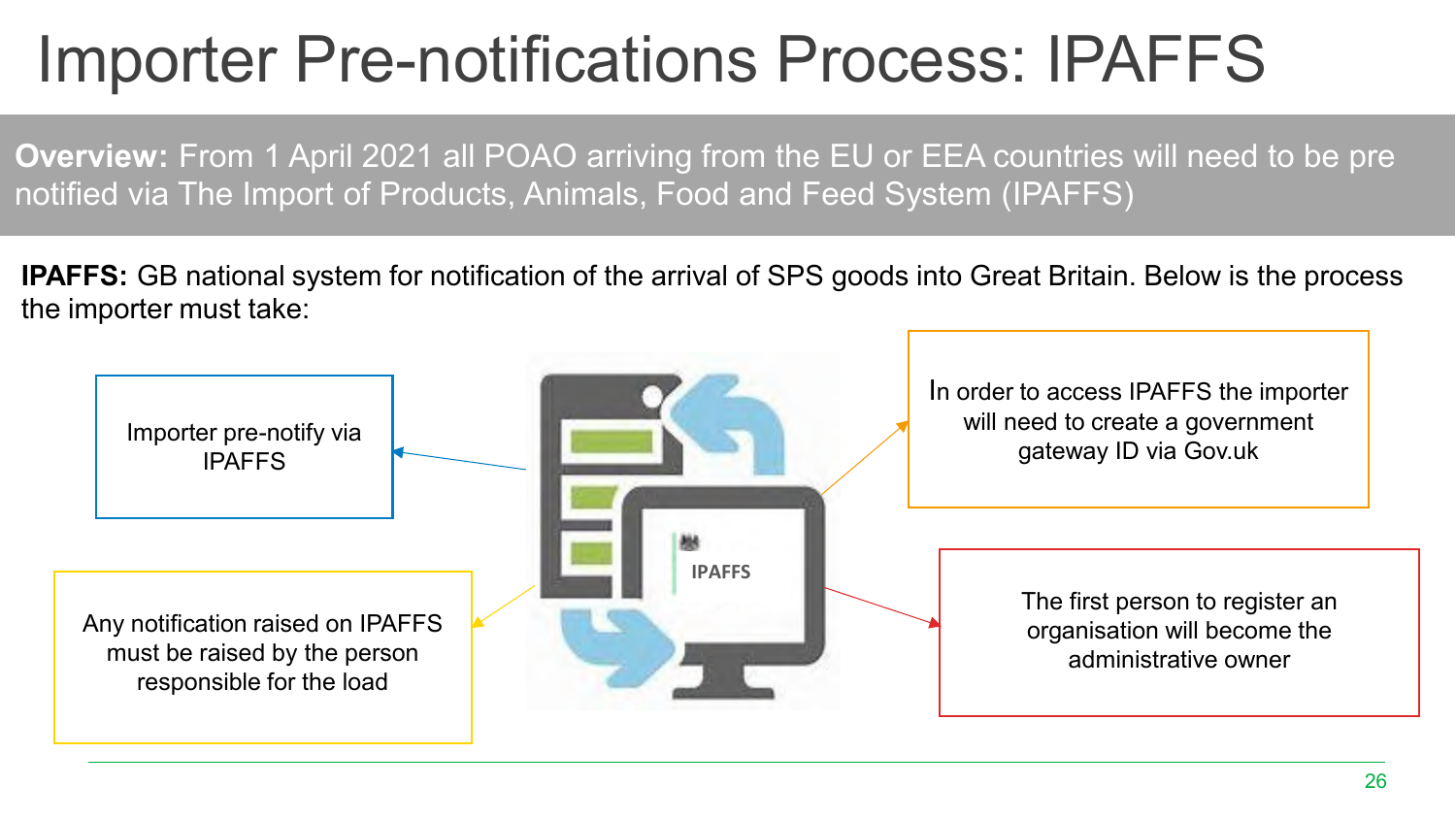### Health Certificates



#### **General Overview**

**From January 2021:** POAO under safeguard measures must be accompanied by a health certificate

**From April 2021:** All POAO must be accompanied by a health certificate

#### **Certification Steps**

1. The **health certificate** is issued by the competent authority in the EU country 2. The **EU exporter** is responsible for obtaining the health certificate 3. The **EU exporter** must provide the importer with an electronic copy of the health certificate for it to be uploaded to IPAFFS 4. The **EU exporter** must ensure a physical copy travels with the consignment

#### **Links to further information:**

- Model health certificates are available [here](https://www.gov.uk/government/collections/health-certificates-for-animal-and-animal-product-imports-to-great-britain)
- **If there is no GB health certificate for your commodity visit [Gov.uk](https://www.gov.uk/guidance/importing-live-animals-or-animal-products-from-non-eu-countries-general-licences-and-authorisations) for an import licence**
- If there is no import licence, you should complete an [IV58 form](https://www.gov.uk/government/publications/animal-products-and-pathogens-application-for-import-licence) on gov.uk and email a completed version to [imports@apha.gov.uk](mailto:imports@apha.gov.uk)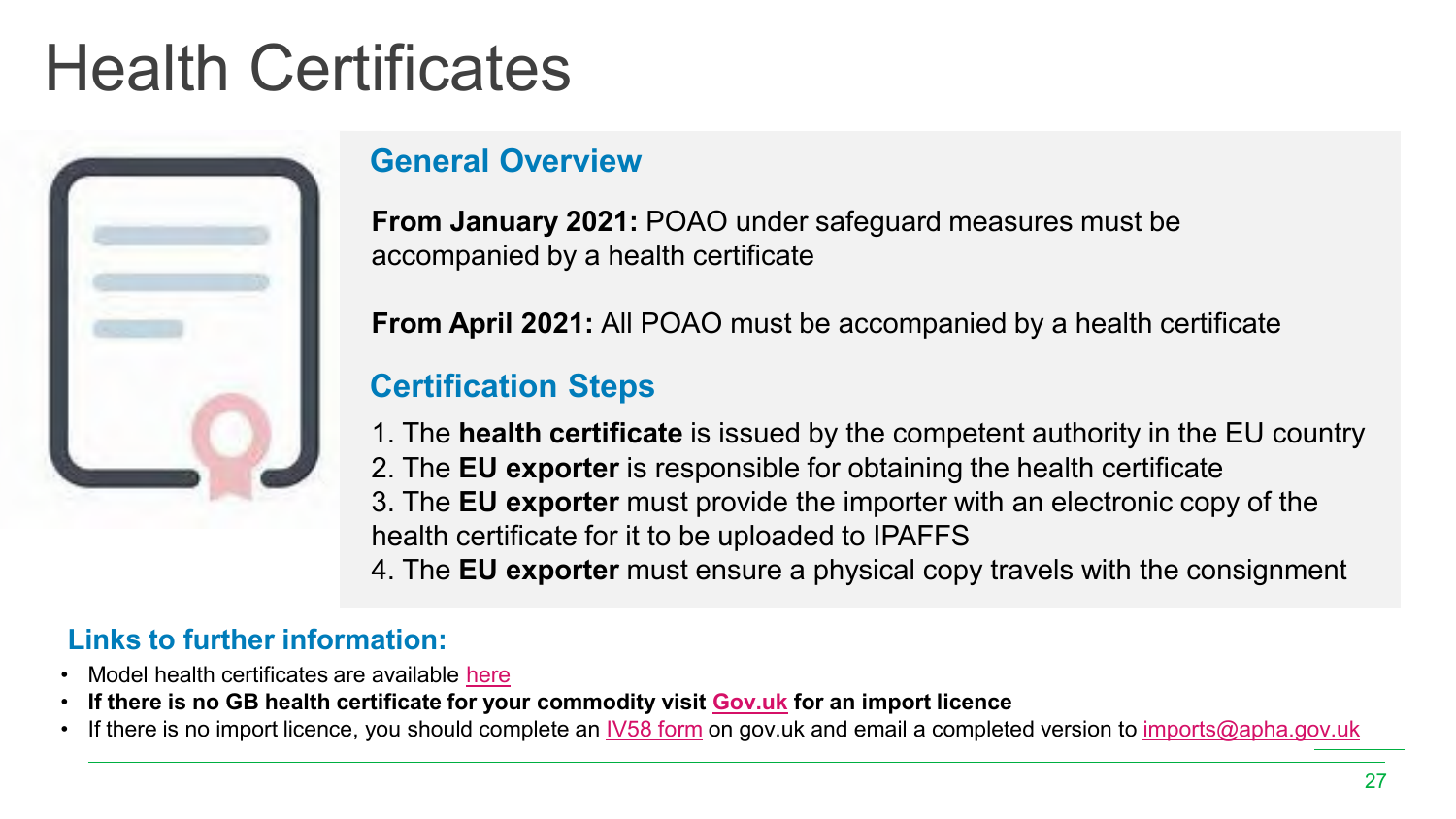### Checks Overview

### **Documentary checks**

### **Identity & physical checks**  $\equiv$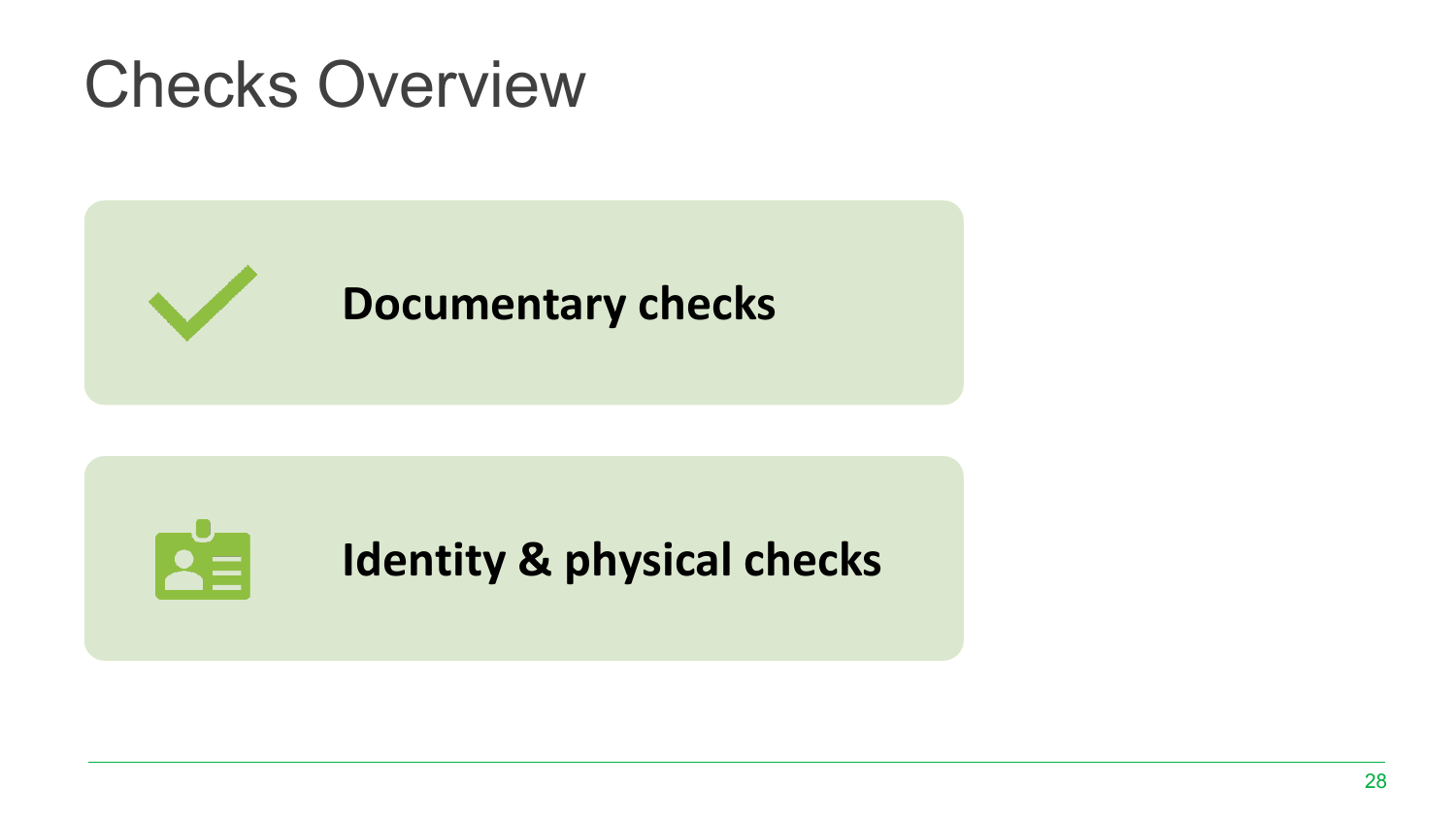### **Composites**

**Overview:** Composite products are food containing both **processed** products of animal origin (POAO) and products of plant origin.

**Composite products must follow the phased requirements of POAO and these goods must be prenotified and accompanied by a GB health certificate from April 2021 unless otherwise exempt.**

#### **Some goods are exempt if they:**

- Contain **<50%** processed animal product;
- Contain **no meat product**; and
- meet the requirements in **Article 6 of Decision 2007/275**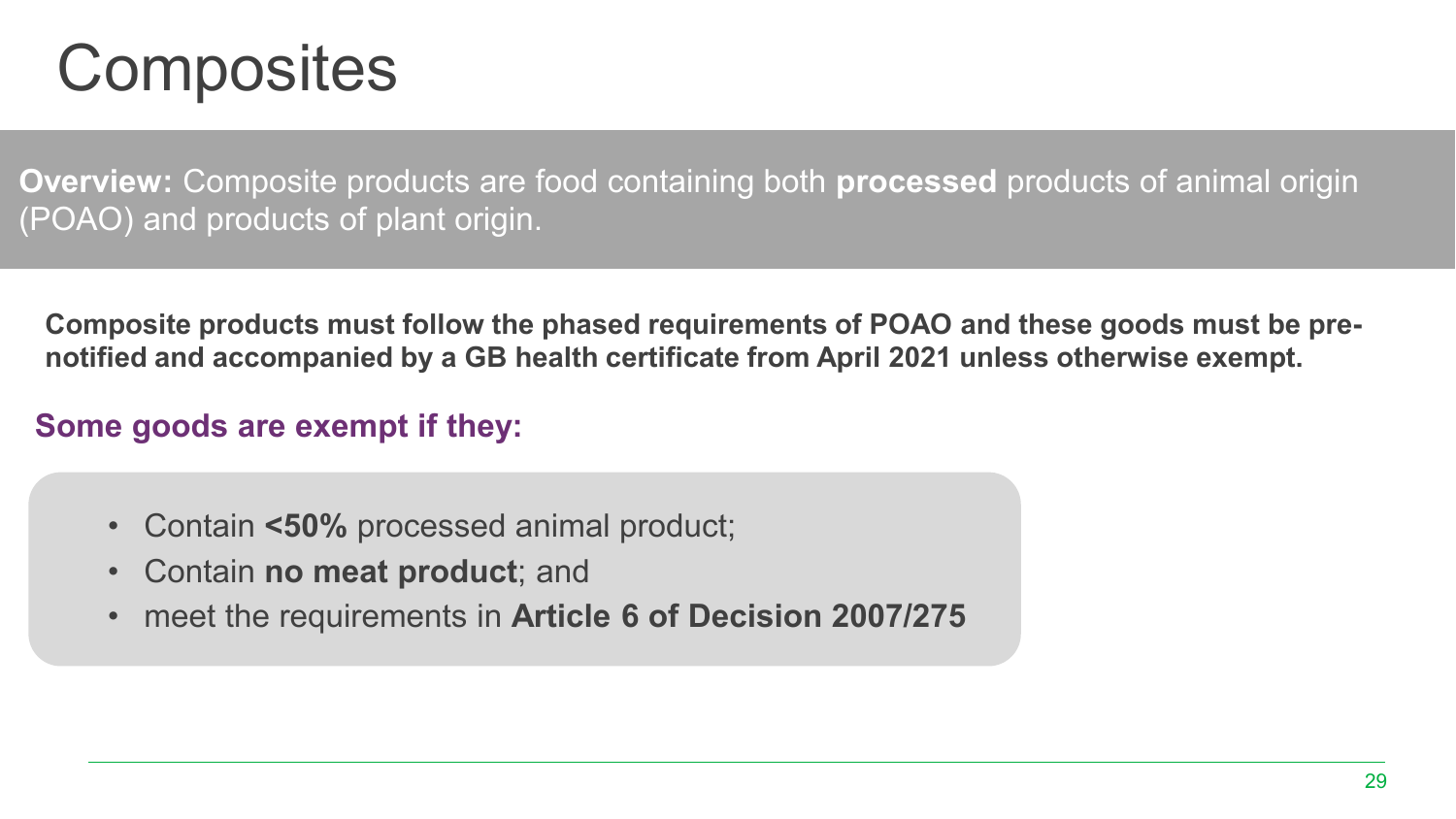# EU Origin Transits

### **Requirements for Transits EU-GB-EU movements:**

### January 2021 POAO subject to safeguard measures

- Pre-notification on **TRACES** and an **ITAHC**.
- $\triangleright$  Goods can enter and exit GB through any port with no physical or ID checks required on entry or exit.
- $\triangleright$  Confirmation that the consignment has left GB territory will be required.

### April 2021 all POAO

- Pre-notification on **IPAFFS** and a **GB health certificate.**
- Goods can enter and exit GB through any port with no physical or ID checks required on entry or exit.
- $\triangleright$  Confirmation that the consignment has left GB territory will be required.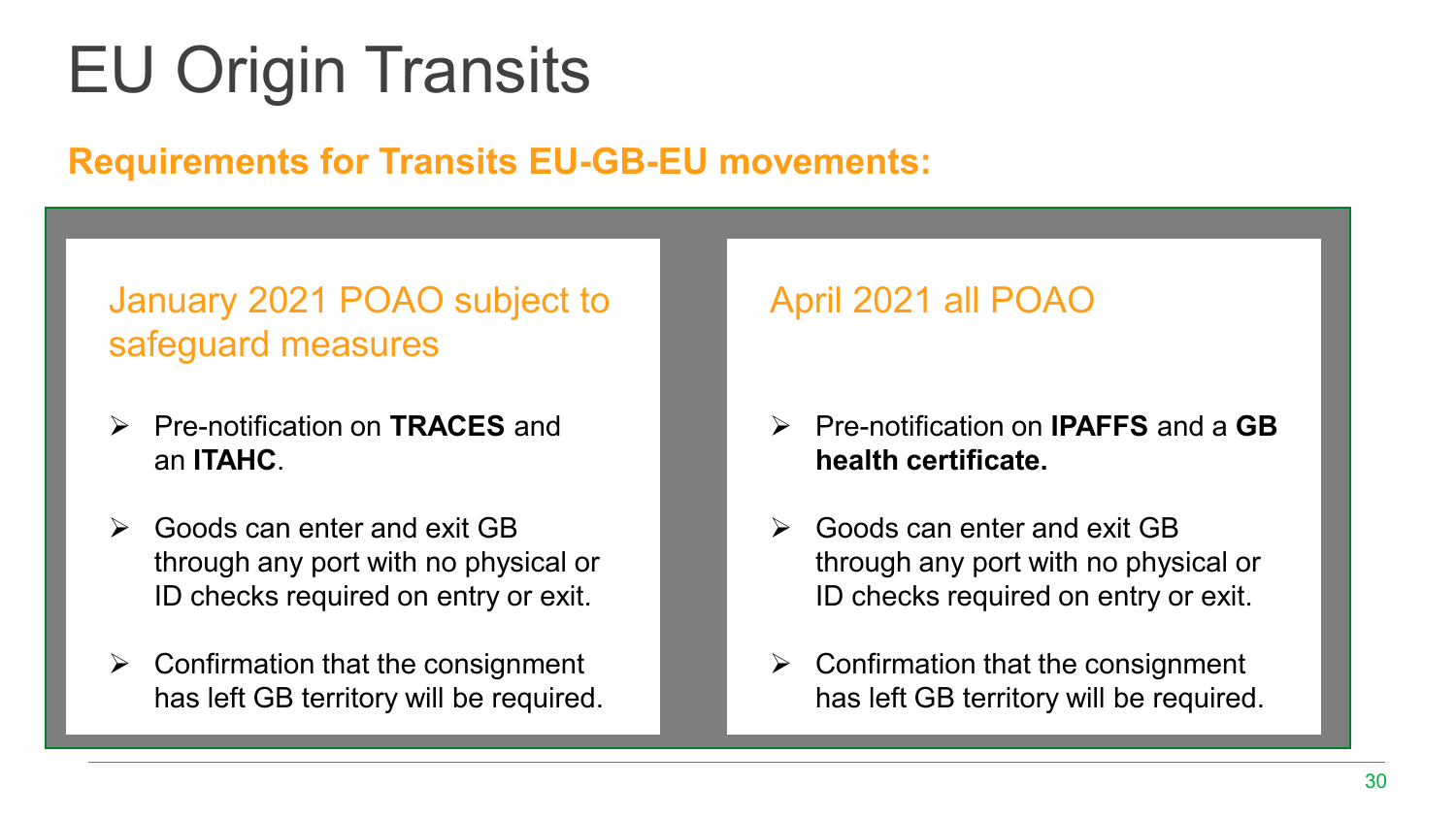# EU Origin Transits

### **Requirements for Transits EU-GB-RoW:**

### January 2021 POAO subject to safeguard measures

- Pre-notification on **IPAFFS** and a GB **health certificate**.
- $\triangleright$  Goods can enter and exit GB through any port with no physical or ID checks required on entry or exit.

### From April 2021 all POAO

- Pre-notification on **IPAFFS** and a GB **health certificate**.
- $\triangleright$  Goods can enter and exit GB through any port with no physical or ID checks required on entry or exit.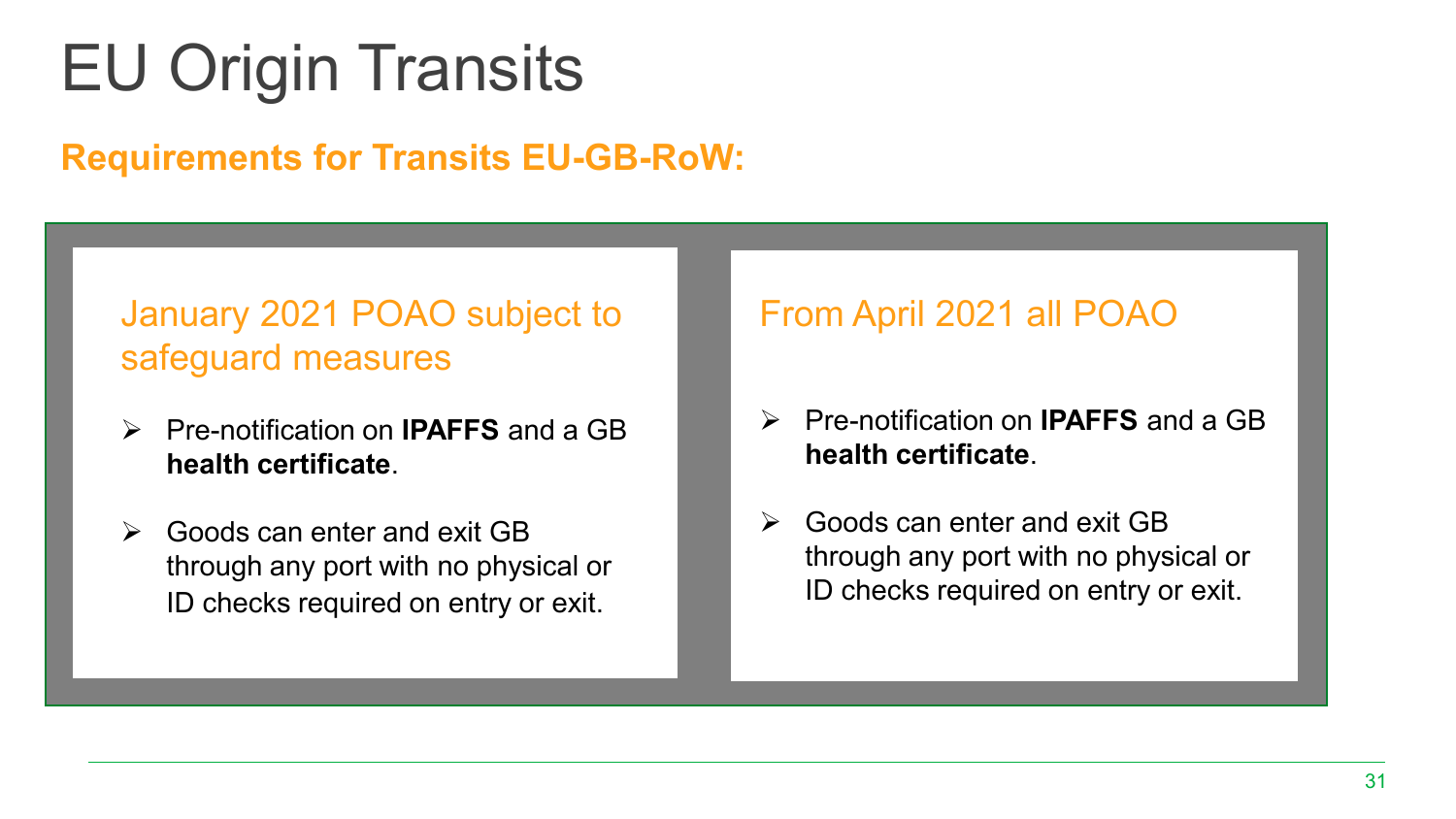## Prohibitions & Restrictions

**Overview:** Prohibitions and restrictions (P&R) are new trade requirements that apply to certain commodities as of 1 January 2021.

#### **Points to note:**

- P&R on goods imported from the EU are being introduced in line with the phased approach to import checks
- Legislation has been made to temporarily remove P&R from certain POAO during Stage 1. This means, for example, chilled minced meat and meat preparations can continue to be imported
- From Stage 2, P&R on POAO will apply in full as it would to any other third country

**Further information on P&Rs is available on** [HERE](https://www.gov.uk/guidance/export-food-and-agricultural-products-special-rules#restricted-and-prohibited-goods)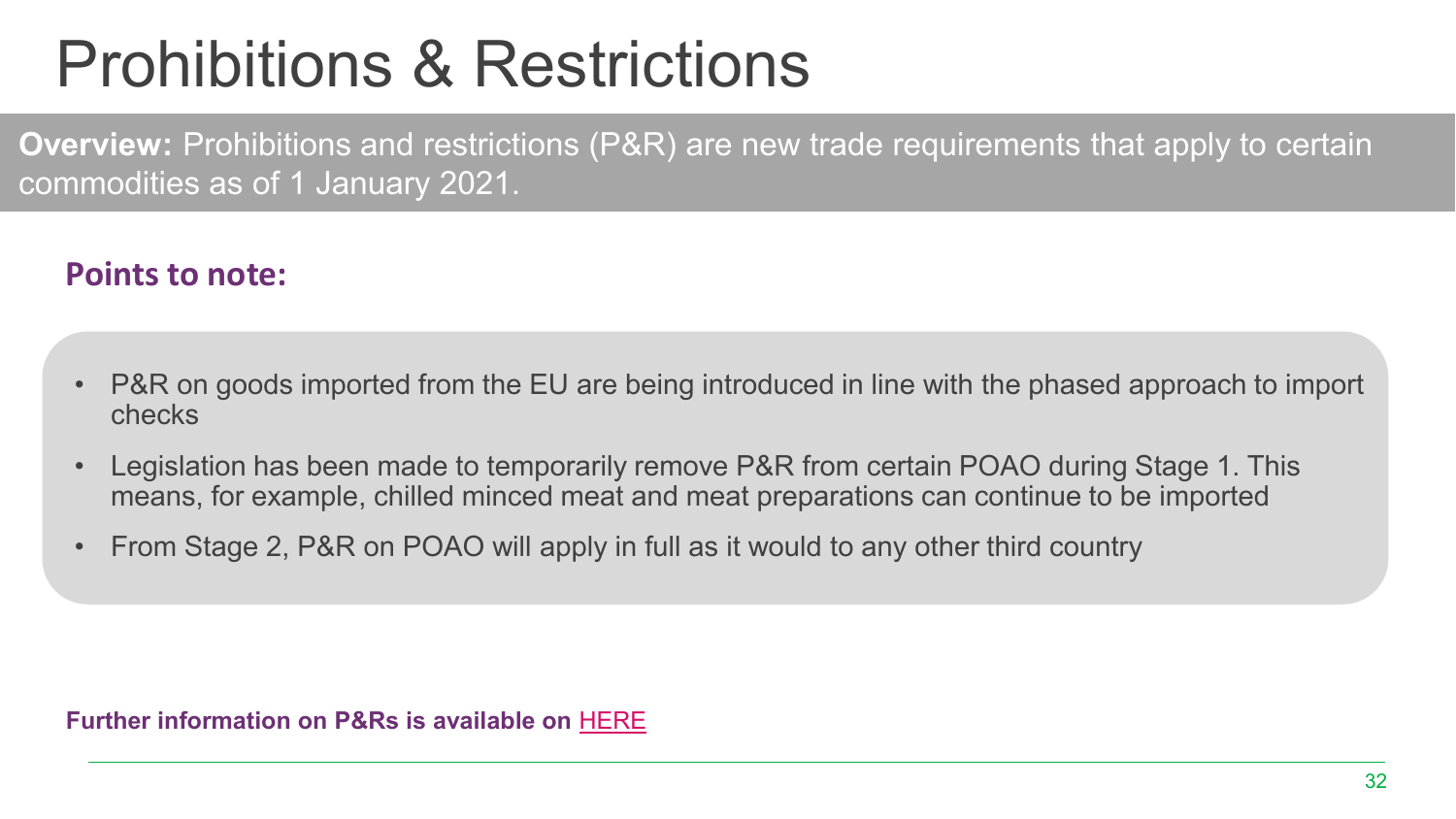# Border Control Post

### **Things you need to know:**



The requirement to arrive at a point of entry with an appropriate BCP will not come into force until July. From July onwards, all live animals and animal products must arrive at an established point of entry with an appropriate Border Control Post (BCP).



Consignments will be selected for ID & Physical checks at the BCP on a risk basis.



Defra are closely engaging with ports and airports which import sanitary and phytosanitary (SPS) goods in order to support them with the build of Border Control Posts (BCP) by 1 July 2021.

**Work is ongoing to finalise BCP location and designation - a list of BCPs will be made available on Gov.uk.**